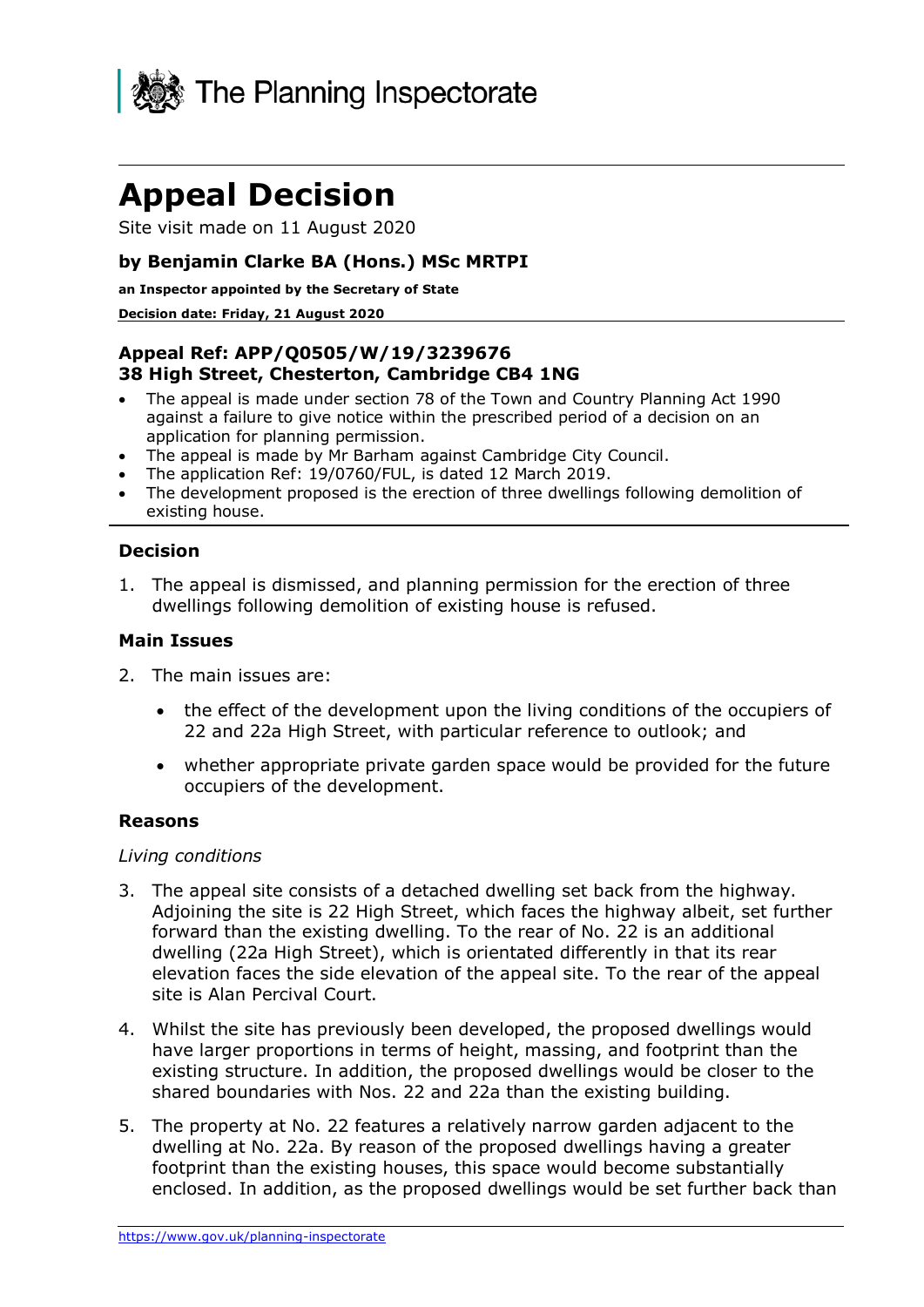the house at No. 22, the proposed development would have a notable enclosing effect upon the rear elevation windows that are present within the neighbouring house.

- 6. Furthermore, the neighbouring dwelling at No. 22a features glazing block within its rear elevation, which would face the proposed development. Whilst these blocks have been fitted with obscure glazing, the increased form of the proposed development, in conjunction with its closer relationship with the shared boundary, would mean that the proposed dwellings would also be readily perceptible from this neighbouring dwelling.
- 7. Although the sites are on different land levels, the degree of variation is relatively small. In addition, the proposed development would be significantly taller than the treatments that are proposed to be utilised on the shared boundary. This means that the greater form of development would be apparent by the occupiers of neighbouring properties. In addition, the relatively small set back of the proposed dwellings from the shared boundary with Nos. 22 and 22a would mean that it would not be possible to install appropriate screening that might mitigate the adverse effects of the proposed development.
- 8. In consequence, the proposed development would have a significant overbearing effect on the adjoining properties, which would prevent the occupiers of these properties experiencing appropriate levels of outlook, irrespective of the 45-degree line that has been drawn from the adjacent windows from No. 22
- 9. I acknowledge efforts made by the appellant in designing a scheme that does not impinge upon the levels of light experienced by neighbouring occupiers. Whilst these are matters of note, they are only some of all the matters that must be considered when assessing a proposed development. In result, they do not overcome the adverse effects on living conditions as previously identified.
- 10. The evidence before me is indicative that, by reason of the layout of the proposed building, its position and the boundary treatments, the development would not lead to a significant effect upon the occupiers of Alan Percival Court. Whilst this is a matter of note, it is one of all the issues that must be considered and therefore does not overcome my previous concerns.
- 11. I therefore conclude that the proposed development would have an adverse effect upon the living conditions of the occupiers of Nos. 22 and 22a, and in particular, result in a loss of outlook. The development in this regard, would fail to accord, with the requirements of Policies 55, 56, and 57 of the Cambridge Local Plan (2018) (the Local Plan). These policies, amongst other matters, seek to ensure that the developments respond positively to context; provide a comprehensive design approach that achieves the successful integration of buildings; and that design considers the needs of all users.

# *Garden space*

- 12. The proposed development would contain three dwellings, each with three separate bedrooms. There would be a garden area to the rear of each dwelling. Most of the land to the front of the site would be utilised for the provision of car parking.
- 13. Owing to the scale of the proposed dwellings, there is an increased likelihood that they would be occupied by families, or larger households. Owing to these